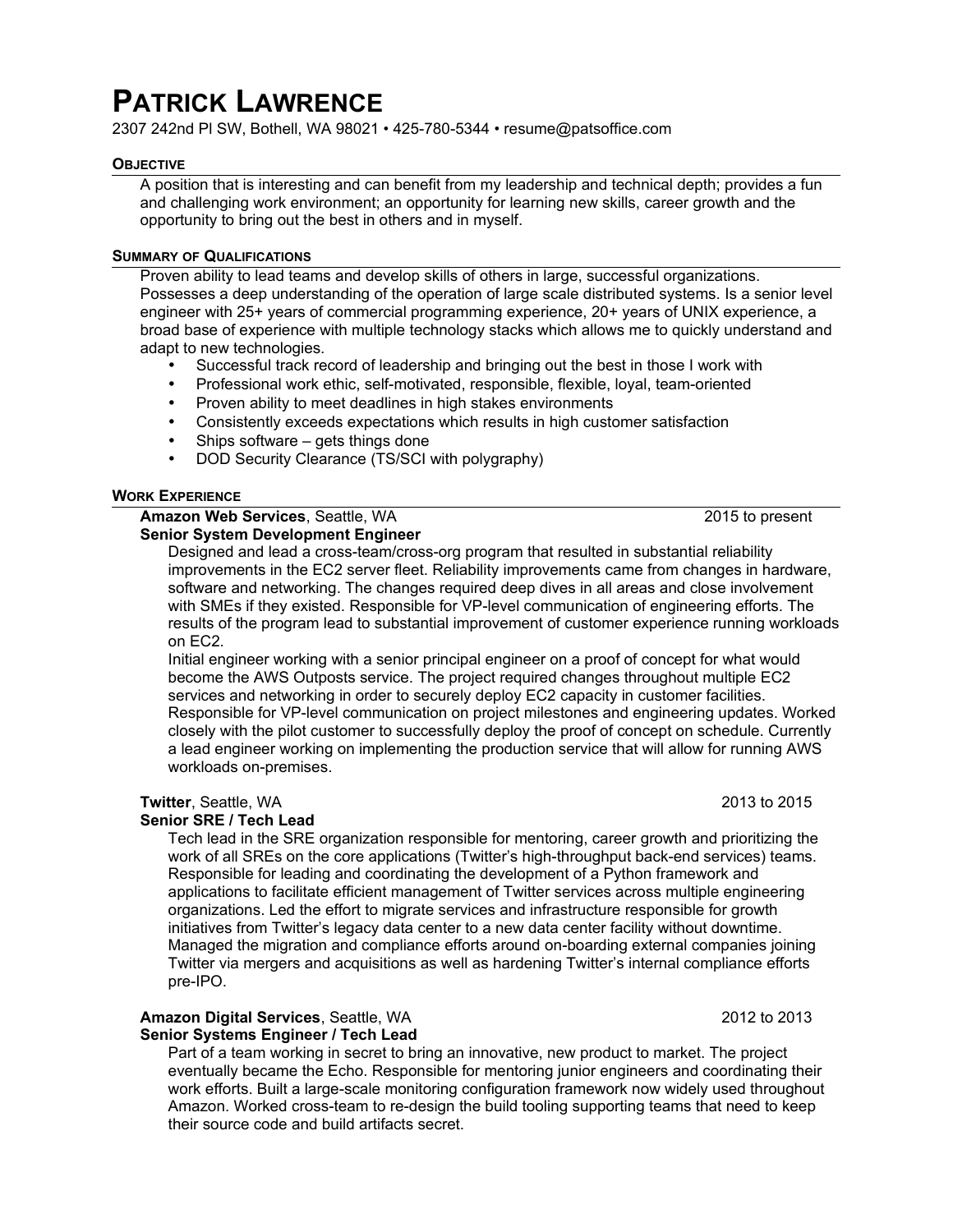# **Amazon Web Services**, Seattle, WA 2010 to 2012

**Senior Systems Engineer**

Responsible for developing automation and tools used to effectively operate and manage the S3 service. Responsible for coordinating with development and management teams on all aspects of the S3 service including new features, operational readiness and operational support. Specific accomplishments include managing a more than quadrupling in size of the S3 service (fleet, number of objects, amount of data); drove the development and execution moving off of the legacy storage sub-system; successfully launched four new regions and developed the automation and documentation to decrease the time to launch from over a month to a week; developed an in-house Python framework for fleet management used across Amazon and system specific extensions for all of Amazon Web Services (AWS) storage services; participated in the launch of a new AWS storage service as the operations tech lead.

# **NTT/Verio Migration Team**, Roseville, CA 2000 to 2010 2010

# **Senior Systems Engineer**

Senior engineer for coordinating and leading the development of systems, frameworks and methodologies that implement the real-time and seamless migration of large customer bases from disparate web hosting platforms (primarily those of external web hosting companies). Specific accomplishments include leading the successful migration of over 400,000 web hosting customers to Verio web hosting platforms (UNIX and Windows); leading and coordinating development of highly optimized tools and methods to manipulate large volumes of customer data; leading and coordinating development and support of a mission critical application in Python that orchestrates, manages and supports all aspects of customer migrations; provide engineering solutions, documentation and support to sales teams facilitating the acquisition of new clients; development of tools to effectively consolidate customers on new servers and platforms generating considerable cost savings in operations, hardware and data center space.

#### **UC Davis Distributed Computing Analysis and Support**, Davis, CA 1999 to 2000 **Application Developer**

Responsible for programming advanced applications supporting secure distributed computing across the campus. The team was charged with advocating, consulting for and implementing secure computing systems campus-wide. Specific tasks included development of applications allowing users of desktop operating systems (Windows, Mac OS) secure access to files centrally stored in AFS space; development of a campus-wide public key infrastructure (PKI) supporting access to restricted resources as well as digital signatures of data (including e-mail); development of a secure credit card processing application used by many independent groups on campus.

# **EDUCATION**

**B.S. Computer Science**, University of California at Davis 1992

# **SKILLS**

**Programming**: Go, Python, Lua, Perl, Ruby, C++, C, Java, x86 assembly **Programming Toolkits**: AWS SDK, Reportlab, SQAlchemy **Platforms**: Administration and use of UNIX (all variants), Windows, Mac OS X **Server Applications**: KVM, Xen, Docker, Redis, Hadoop, Kerberos, MySQL, PostgreSQL **Creative Applications**: Gimp, Photoshop, Illustrator, inDesign

# **ACTIVITIES AND INTERESTS**

Family, Black Belt in traditional Isshinryu karate, Instructor in traditional Isshinryu karate